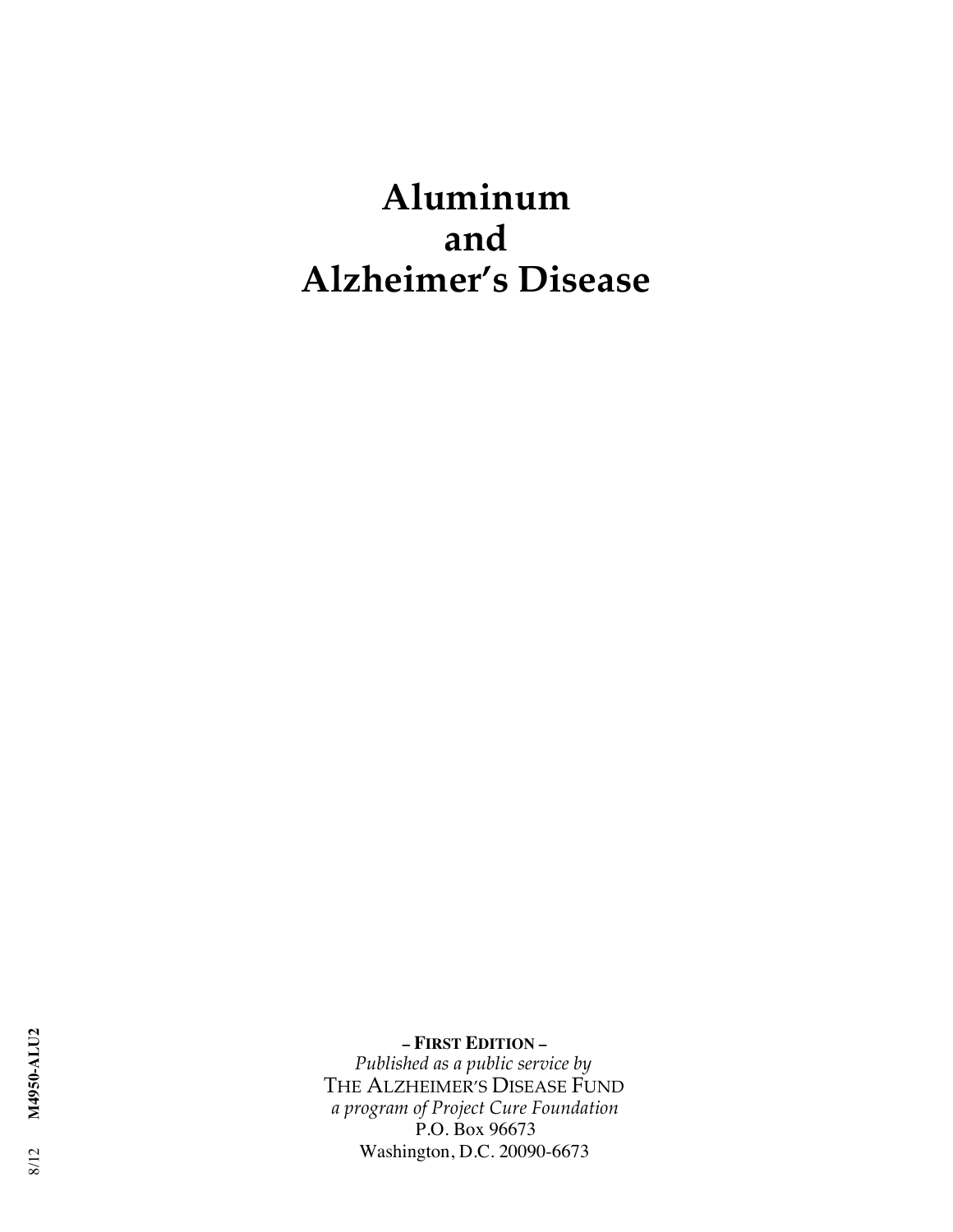The condition known as "senile dementia" has been recognized for hundreds of years. But in 1907 Alois Alzheimer reported on a patient who had the common symptoms of memory loss, confusion, and hallucinations yet was only 51 years old  $_{(4)}$  – too young for this to be senile dementia, he thought. The patient died at age 55 and, curious, Dr. Alzheimer examined the brain microscopically. He found it loaded with tiny "neuritic plaques" and "neurofibrillary tangles." The tangles appeared to have originally formed within nerve cells but remained even after the cells had degenerated. A few years later, however, others found the brains of many people who had died with classical senile dementia had these same markers. We now call this condition Alzheimer's disease.

Later research has shown the plaques Dr. Alzheimer saw are made of a protein known as β-amyloid and the neurofibrillary tangles are formed from a protein known as tau. How this all comes about and results in nerve cell loss and the symptoms of dementia typical of Alzheimer's disease remains unclear. The most popular theory  $_{(27)}$  is, after processing, the amyloid precursor protein is normally supposed to fold on itself to form a soluble protein. Occasionally, however, the parts that are supposed to stick to each other will instead stick to corresponding parts on other β-amyloid molecules, and once started the process continues. Eventually this "raft" of β-amyloid molecules will get too big and form the insoluble plaques seen in the microscope. Then, in some way that is not understood at all, the plaques cause the excessive phosphorylation of the tau protein and the resulting neurofibrillary tangles. Evidence suggests that it is the neurofibrillary tangles that actually cause the symptoms of Alzheimer's disease, since it is they rather than the plaques that correlate with the duration and severity of the disease  $_{(6, 55)}$ . These tangles appear to produce the loss of nerve cells seen in Alzheimer's (23). An additional point supporting a crucial role for neurofibrillary tangles is that a mutation in the tau protein leads to dementia and tangles very similar to those in Alzheimer's, but without amyloid plaques  $_{(60)}$ .

## **Where Does Aluminum Fit into Alzheimer's Disease?**

Ever since the first reports of high levels of aluminum in brains of Alzheimer's victims  $(15)$ , the idea of a possible role for aluminum has been controversial. The fact that senile dementia was common for many years before aluminum came into common use and that old age is by far the greatest risk factor for dementia suggest aluminum is not the primary cause of most Alzheimer's cases. It has been argued that aluminum is naturally present in surface waters and might gradually accumulate in the brain over the course of a lifetime  $_{(61)}$ . Nevertheless, even if aluminum is not the primary cause of Alzheimer's disease it could still play a role. For example, it might speed progression of the disease, especially in its early stages before symptoms develop. This could result in people being diagnosed with Alzheimer's disease who would otherwise have died before anyone noticed the symptoms. Such accelerated progression could account for a weak but difficult to ignore link between aluminum exposure and Alzheimer's disease.

## **Aluminum Consumption and the Risk of Alzheimer's Disease**

The epidemiological evidence, both positive and negative, for a possible connection between aluminum and Alzheimer's disease has been well reviewed by Frisardi and colleagues  $_{(21)}$ . One reason for the continuing controversy is that not all studies of the subject agree. A 2008 systematic review of studies that included aluminum exposure through drinking water, diet, and occupation found 23 studies demonstrated an increased risk for Alzheimer's disease with elevated aluminum exposure, 3 **"A 2008 systematic review of studies that included aluminum exposure through drinking water, diet, and occupation found 23 studies demonstrated an increased risk for Alzheimer's disease with elevated aluminum exposure, 3 found that there was no connection…"**

found that there was no connection, and the data from 8 did not permit any firm conclusion  $(19)$ . Most of the positive studies looked at the amount of aluminum in drinking water. Four major studies have found that people living in areas where the drinking water had high aluminum concentrations were one-and-a-half to two times as likely to have Alzheimer's disease as those living where the amount was lower  $_{(20, 38, 41, 43)}$ , while two others that followed subjects for 7 and 8 years, respectively, found a similar connection to the risk of developing Alzheimer's disease during the study period  $_{(22, 52)}$ . One of these studies was extended for a total of 15 years  $_{(53)}$ . After adjusting for other known risk factors the direct connection to drinking water aluminum concentrations disappeared but there was still a significant connection to the amount of aluminum that each individual actually consumed. In other words, those who drank a lot of water with high aluminum concentrations were are greater risk of getting Alzheimer's than those who tended to drink wine or bottled water instead. These findings might appear to be contradicted by another study from one of these same research groups, which found no association between aluminum concentrations and Alzheimer's disease in men below age 75 (39). The age cut-off, however, meant that many of their cases had early-onset disease of genetic origin where no connection to aluminum would be expected. All these studies defined "high aluminum concentrations" as at least twice the maximum amount permitted in US drinking water. (Higher amounts are allowed in other countries.)

The average person probably gets ten times as much aluminum from food as from their drinking water, although a smaller fraction of aluminum enters the body from food. Difficulty in measuring the amount of aluminum in a given individual's diet has made research in this area difficult. However, one small study found that, based on reports by spouses and relatives, patients with Alzheimer's disease were more likely than other residents of the same nursing home to have consumed pancakes, waffles, biscuits, cornbread, and corn tortillas  $_{(51)}$ . These foods are known to be high in aluminum, but statistical analysis did not confirm significance for a larger group of aluminum-rich foods that also included American cheese, grain-based desserts,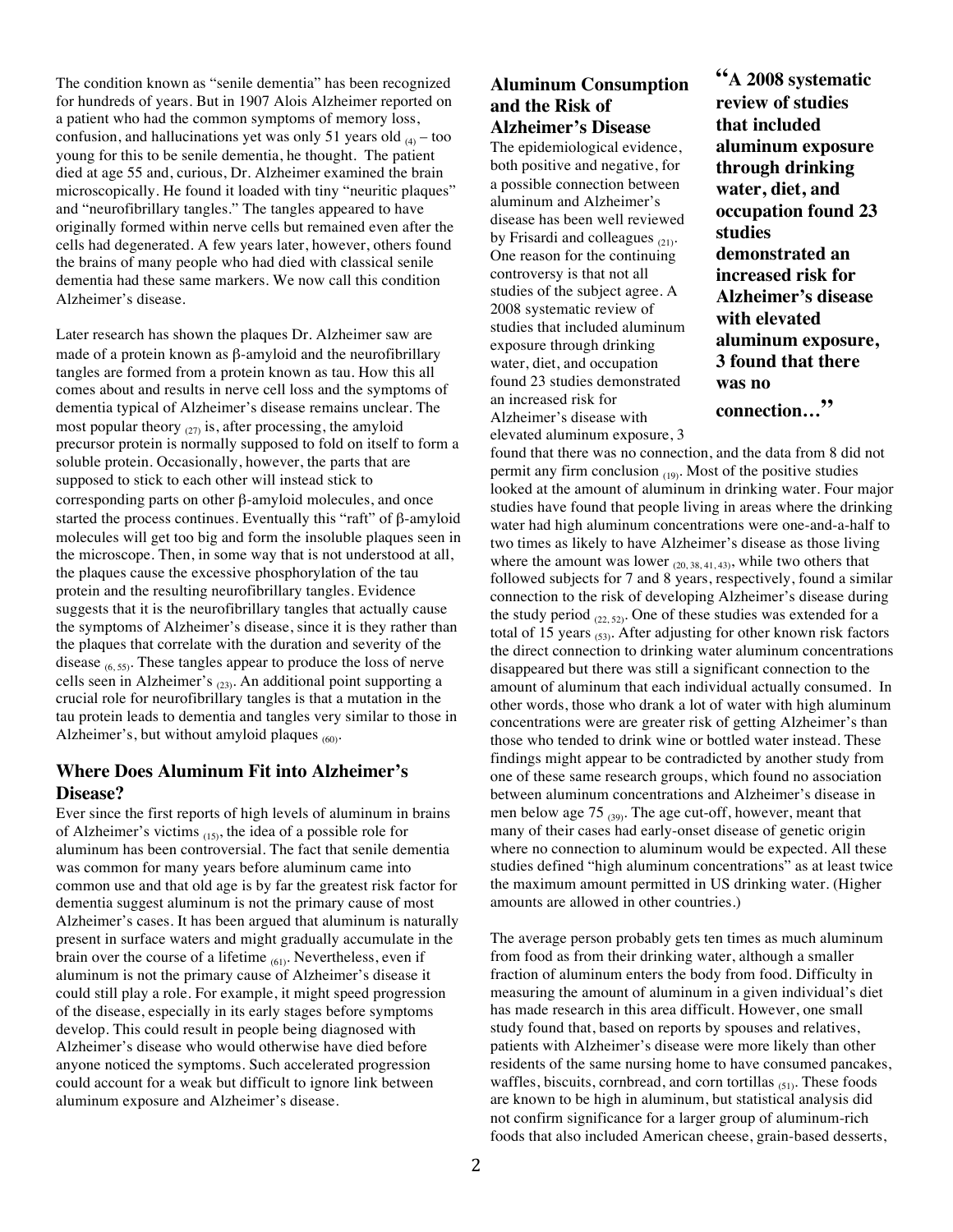**"The good news is that the Alzheimer's disease patients in this one study of deferoxamine had progress of their disease slowed to half that seen in control patients."**

and chocolate pudding. Because the small size of the study limited ability to reach statistical significance, it is difficult to draw any firm conclusions. This and other studies have also looked at the relationship to tea drinking. The tea plant has high concentrations of aluminum in the leaves  $(44)$ . However, the amount of aluminum in brewed tea can vary by a large amount. In any case, all three studies of possible association between tea drinking and age-related Alzheimer's disease have reached similar conclusions: There is a hint

of a relationship, but it is too weak to reach statistical significance and thus allow any confidence that the possible association is real  $_{(1, 10, 51)}$ . Notably, two studies found no connection at all between Alzheimer's disease and heavy use of aluminum-containing antacids  $_{(10, 51)}$ . One might intuitively expect individuals who use antacids daily for extended periods to have much higher aluminum intakes than anyone else.

In summary, epidemiological studies appear to suggest that drinking-water aluminum levels higher than would be permitted in the US may increase the risk of an Alzheimer's diagnosis. Studies on exposure from other sources, however, do not confirm this suggestion. On balance, the jury is still out.

#### **Aluminum in the Brain**

Another reason the relationship between aluminum and Alzheimer's disease remains controversial is measurements of the amount in patients' brains have led to inconsistent results. These studies have two distinct methods of measure. First method like Crapper's initial study  $_{(15)}$ , measures the total aluminum in specific parts of the brain. Second method microscopically examines thin sections of brain tissue to locate aluminum in cells, neurofibrillary tangles, or β-amyloid plaques. In the first group, six studies in addition to Crapper's have found aluminum levels in brains or brain regions of Alzheimer's disease patients (5, 14, 16, 54, 62, 69). Interestingly in view of results from the second group of studies, one of this group reported that aluminum levels were elevated specifically in brain regions where neurofibrillary tangles were common independently of the number of β-amyloid plaques that might be present  $(16)$ . However, these positive studies are contradicted by four studies that reported no difference in brain aluminum levels between individuals with Alzheimer's disease and other people the same age  $_{(7, 12, 26, 40)}$ . It's difficult to say what these apparently conflicting results mean, since many different techniques were used and each method could lead to finding either higher or lower amounts of the metal than are actually present. However, one of the negative studies cited as a strength the fact that it had found similar results using two quite different techniques  $_{(26)}$ .

Several microscopic studies have explicitly reported finding aluminum in connection with neurofibrillary tangles  $_{(9, 45, 64)}$ . Notably, one of these studies found still higher levels of aluminum associated with neurofibrillary tangles in brains of patients with dementia pugilistica ("punch-drunk" boxers)  $_{(9)}$ , suggesting aluminum accumulation is specific for tangles rather than Alzheimer's disease. There has also been a study reporting aluminum associated with the nuclei of nerve cells containing neurofibrillary tangles  $_{(46)}$ . This was true even in the brains of non-demented seniors, although such brains naturally had far fewer neurofibrillary tangles than did those of people who had died with Alzheimer's disease. There has also been reports Alzheimer's disease is associated with elevated amounts of aluminum bound to a specific nuclear protein  $_{(36)}$  and a microscopic study that did not report the subcellular location of the additional aluminum  $_{(59)}$ . However, again, results have not been consistent. One study found no significant differences among nerve cells, with or without neurofibrillary tangles, from Alzheimer's disease patients, nerve cells from control subjects, or non-neural supporting tissues from the two groups  $_{(37)}$ . Another study similarly reports no differences in either nuclear or cytoplasmic aluminum content among nerve cells with or without tangles or from control subjects  $(35)$ . Two other studies have looked specifically at β-amyloid plaques, with one stating that aluminum is associated with the amyloid fibers  $_{(70)}$  while another reports that it is not  $_{(33)}$ . There was also a study that found "no peculiarities in the distributions of aluminum" in brain slices taken from patients who had died of Alzheimer's disease  $(42)$ <sup>\*</sup>

#### **Aluminum in Animal Models**

Studies in animal models of Alzheimer's disease must be evaluated with a degree of caution. These models typically involve mice that have been genetically altered to incorporate the human amyloid precursor protein carrying mutations known to cause familial Alzheimer's disease, sometimes along with other mutated Alzheimer-associated proteins. None, however, have been shown to reproduce all major features of the human disease  $(56)$ . The only ones in which the original reports documented the presence of neurofibrillary tangles were those in which the animals also carried a mutated form of the tau protein, while the only ones in which loss of nerve cells was documented were those that also carried a mutated form of presenilin-1, mutations in which also produce familial Alzheimer's disease. Additionally, some studies looking at the effects of aluminum have injected the metal directly into the animals' brains, which is clearly different from the human situation, while others have measured the effects solely by declines in performance on memory tests such as water mazes without looking at the changes in the brain that define Alzheimer's disease. Although relevant to the general question of aluminum's bad effects on the brain, it is unclear whether such performance-only studies tell us anything about the disease.

Since these genetically altered ("transgenic") mice are a relatively recent development, many of the early studies used other animals. These models, however, do not reproduce the typical features of human Alzheimer's disease very well. In the first such study to be reported, aluminum was injected into the brains of cats, with the amount ending up in specific brain regions being associated both with the number of neurofibrillary tangles in those regions and with poorer performance on an avoidance test  $(15)$ . There was no mention of β-amyloid plaques, however. Another relatively early study injected aluminum into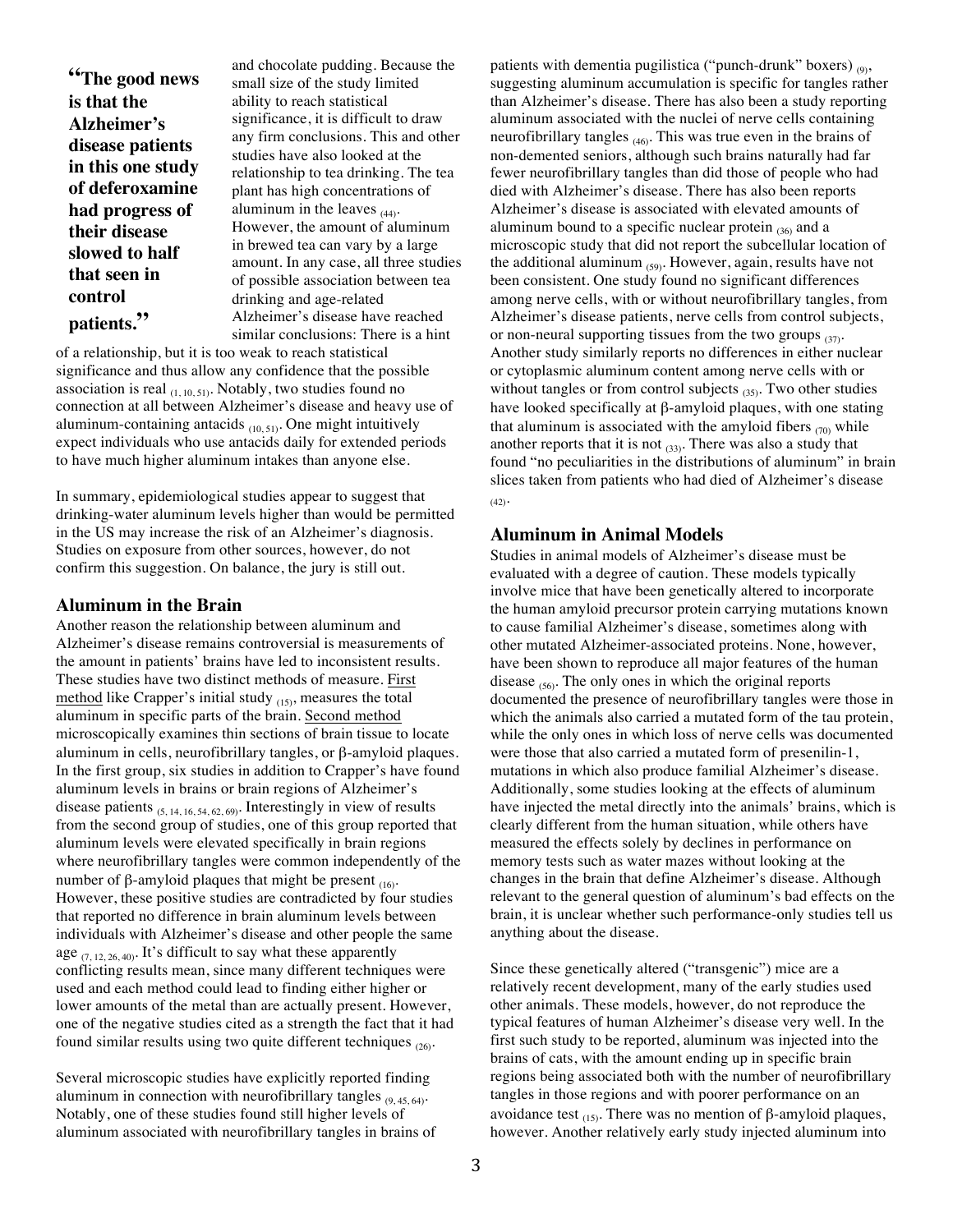rabbit brains, again finding many neurofibrillary tangles without mentioning plaques  $_{(31)}$ . Still another study gave rabbits repeated injections of aluminum  $(63)$ . Neurofibrillary tangles appeared first in the spinal cord, then the brain stem, and finally the hippocampal region of the brain, with aluminum being found in the nuclei only of nerve cells containing tangles. However, the order in which these tangles appeared does not reflect the human disease, although this could be attributed to the way the aluminum was given. In a final set of recent non-mouse studies, rats were continuously given aluminum in their drinking water beginning at 12 or 16 months of age – middle-aged for a rat  $_{(65)}$  $_{67}$ . The amount of aluminum in the rats' diet was said to be comparable to human dietary intake. In the most comprehensive study <sub>(66)</sub>, different groups of rats received low, medium, or high doses. Most but not all of those in the high-dose aluminum group, a few of those in the medium-dose group, and none of those in the low-dose group showed poorer performance on a Tmaze test in old age than they had in middle age, suggesting a loss of spatial memory. Notably, however, none of the rats showed neurofibrillary tangles or β-amyloid plaques, although other types of brain lesions were seen and a related study (68) found that production of amyloid precursor protein was increased specifically in rats whose performance declined with age. Although these cat, rabbit, and rat studies suggest aluminum isn't good for you, it's hard to know whether they tell us anything about human Alzheimer's disease.

One intriguing study in transgenic mice found injecting aluminum into the brains of mice carrying mutated forms of both amyloid precursor protein and presenilin-1 resulted in greater loss of nerve cells and of ability to learn and remember a task than was seen in either transgenic animals not receiving aluminum or wild-type mice treated with aluminum  $_{(71)}$ . Despite the unnatural way the aluminum was given, this tends to suggest that aluminum can accelerate the progress of Alzheimer's disease. However, another study employing a somewhat different transgenic mouse strain – this one containing mutated forms of amyloid precursor and tau proteins – found that high levels of aluminum in their drinking water did not increase the number of amyloid plaques or amount of over-phosphorylated tau in their brains  $_{(3)}$ . This study did not examine effects on learning or memory. Two other studies did examine memory and learning, however. Both, from the same research group, used a strain with only mutated amyloid precursor protein. One study found very high levels of aluminum in the food (more than 1% of the entire diet), decreased ability to learn and remember a water maze, although there was no detectable loss of nerve cells  $(49)$ . The other fed aluminum at  $1/10<sup>th</sup>$  the level employed in the previous study – still quite high by human standards – and found no effect on either plaque deposition or ability to recognize familiar objects  $_{(50)}$ . By contrast, another study is interesting because it supports the theory that aluminum exerts its effects by increasing oxidant levels in the brain. Mice with a mutant form of amyloid precursor protein were fed high levels of aluminum, which increased both plaque formation and levels of a compound associated with the presence of oxidants (48). Feeding the antioxidant vitamin E reversed these changes. Significantly, however, feeding aluminum had very little effect on oxidant levels in wild-type mice, again supporting an interaction of aluminum with Alzheimer's disease rather than aluminum as the direct cause.

## **Removing Aluminum from the Body**

If aluminum is bad for you, can you get rid of it? Will that help? The only way to get rid of aluminum is with chelators – compounds that chemically "grab" aluminum and make it soluble so the urinary system can flush it out of the body. The FDA has not approved any chelators specifically for removing aluminum. However, the aluminum ion is very similar in size and charge to the ferric ion (the more highly charged form of iron) and two chelators have been approved for treatment of iron overload from diseases such as thalassemia.

Deferoxamine, also known as desferrioxamine and sold under the trade name Desferal, has been used to treat iron overload since 1963  $_{(28)}$ . In the 1980s a number of renal dialysis patients acquired excessive amounts of aluminum from their dialysis fluid, with symptoms that somewhat resembled those of Alzheimer's disease but without the diagnostic tangles and plaques. Deferoxamine was successfully used to remove this aluminum overload, with marked improvement in the symptoms  $(2, 25)$ . Deferoxamine use has been reported to cause a variety of side effects  $(18)$ , with hearing loss and disturbances of vision being particularly common (11). Official prescribing information for deferoxamine indicates that side effects are typically seen only with high dosages or prolonged use, but this is in the context of the officially approved use for iron overload. Evidence suggests that patients who do not have excessive amounts of iron in their systems may be more vulnerable  $_{(47)}$ . Nevertheless, when patients with Alzheimer's disease were given low doses of deferoxamine for 2 years, the only side effect noted was loss of appetite  $(17)$ .

Other drawbacks to deferoxamine are high cost and the fact that it is given by injection. The good news is that the Alzheimer's

disease patients in this one study of deferoxamine had progress of their disease slowed to half that seen in control patients  $(17)$ . Critics have suggested, however, that this slowing may have been a result of seeing the doctor more often and the resulting increase in human interaction, since control patients did not get injections.

Deferiprone, also known as L1 and sold under the trade name Ferriprox, has **"A compound known as Feralex-G has drawn attention because it has been reported to be more effective than deferoxamine for removing aluminum from brain slices obtained at autopsy from Alzheimer's disease patients."**

been under investigation for more than a decade but has only recently been approved for treatment of iron overload. A comparative study concluded that deferiprone and deferoxamine were more or less equally effective in removing either iron or aluminum and that, while they had different side effects, there was little to choose between them on this ground either  $_{(29)}$ . A review from the same author, however, indicated that deferiprone's side effects were less significant  $_{(30)}$ . Furthermore,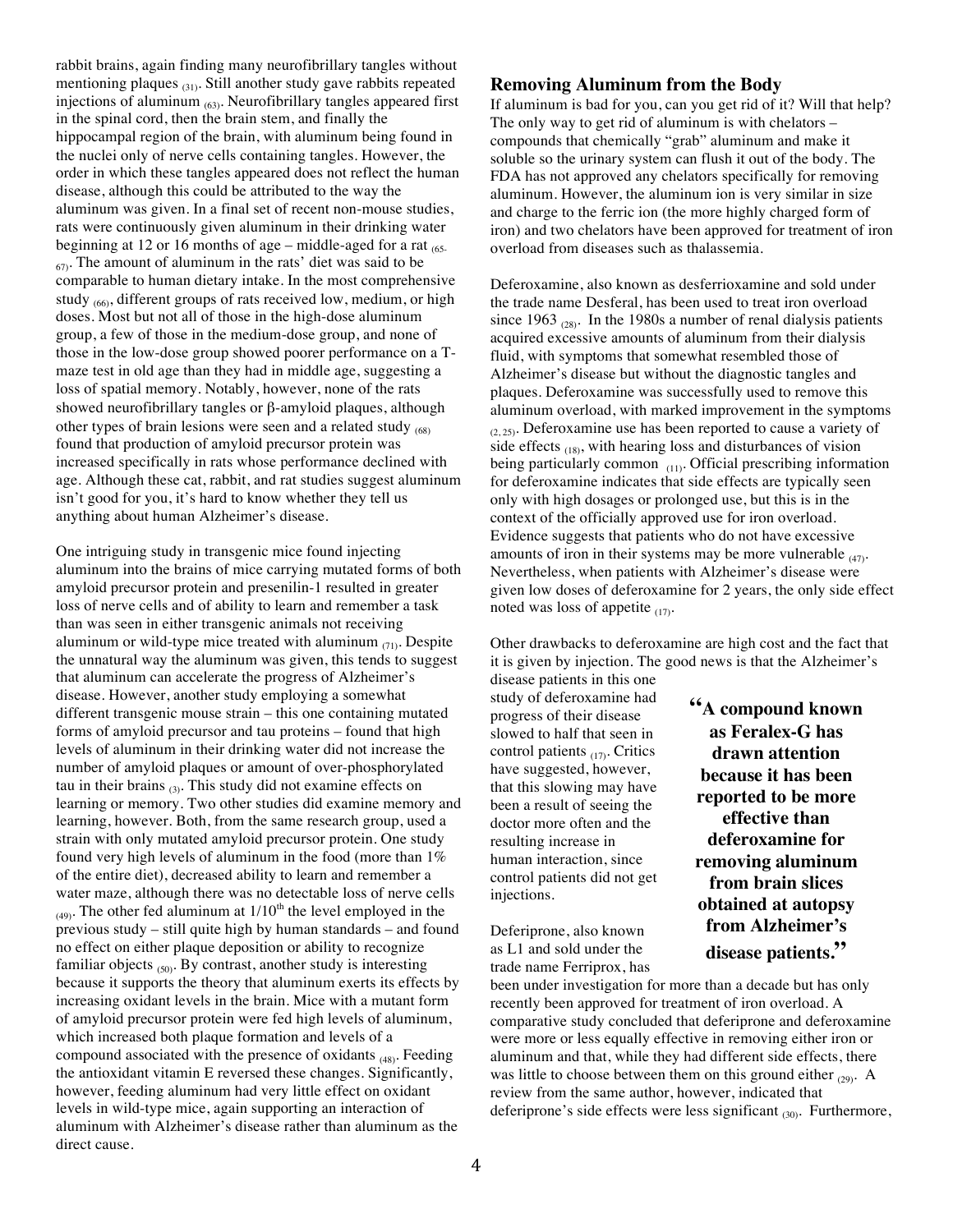deferiprone is much cheaper and is given by mouth, so it is likely to be preferred.

A number of other iron/aluminum chelators were studied in the 1990s but have since been abandoned for various reasons. A compound known as Feralex-G has drawn attention because it has been reported to be more effective than deferoxamine for removing aluminum from brain slices obtained at autopsy from Alzheimer's disease patients  $(57)$ . No studies in live animals or humans have been reported, however. Other novel chelators are also being investigated  $_{(24)}$  but appear unlikely to be available for human use in the near future. An innovative approach that has recently been suggested is attaching chelators to nanoparticles that can move freely back and forth through the blood-brain barrier  $_{(34)}$ , but much work still needs to be done to bring this idea to fruition.

Using more than one chelator in combination also appears to be an attractive idea. In aluminum-injected rats, however, the combination of deferoxamine and deferiprone was no better than deferoxamine alone  $_{(8)}$ . There was similarly no advantage to

**"And in a highly artificial laboratory study, the combination of ascorbic acid (vitamin C) and Feralex-G was better than any of several other compounds or combinations for removing aluminum from nerve cell nuclei."**

combining deferiprone and the compound deferasirox (58). On the other hand, combined use of two quite different types of chelators, both still largely in the "blue sky" stage, did provide superior results (13). And in a highly artificial laboratory study, the combination of ascorbic acid (vitamin C) and Feralex-G was better than any of several other compounds or combinations for removing aluminum from nerve cell nuclei  $_{(32)}$ . The authors suggest that ascorbic acid may enter the nucleus readily and chelate the aluminum there, then

transfer it to the Feralex-G for disposal. The antioxidant effects of ascorbic acid may also be relevant. The possibility that ascorbic acid might enhance the effectiveness of deferoxamine or deferiprone needs to be tested in a more realistic setting.

## **Conclusions**

The Alzheimer's Association says, "Since [the 1970s], studies have failed to confirm any role for aluminum in causing Alzheimer's"

(http://www.alz.org/alzheimers\_disease\_myths\_about\_alzheimer s.asp, accessed May 23, 2012). This seems somewhat overstated. Although the evidence is not entirely convincing, there is too much data supporting a role for aluminum in Alzheimer's disease for it to be entirely ignored. However, the evidence best fits with that role being to speed progression of the disease rather than constituting a direct cause.

### **References**

<sup>1.</sup> The Canadian Study of Health and Aging: risk factors for Alzheimer's disease in Canada. *Neurology* 44: 2073-2080, 1994. <sup>2.</sup> Ackrill P, and Day JP. Desferrioxamine in the treatment of aluminum overload. *Clin Nephrol* 24 Suppl 1: S94-97, 1985. <sup>3.</sup> Akiyama H, Hosokawa M, Kametani F, Kondo H, Chiba M, Fukushima M, and Tabira T. Long-term oral intake of aluminium or zinc does not accelerate Alzheimer pathology in AbetaPP and AbetaPP/tau transgenic mice. *Neuropathology*  2011.

<sup>4.</sup> Alzheimer A, Stelzmann RA, Schnitzlein HN, and Murtagh FR. An English translation of Alzheimer's 1907 paper, "Uber eine eigenartige Erkankung der Hirnrinde". *Clinical Anatomy* 8: 429-431, 1995.

5. Andrasi E, Pali N, Molnar Z, and Kosel S. Brain aluminum, magnesium and phosphorus contents of control and Alzheimerdiseased patients. *J Alzheimers Dis* 7: 273-284, 2005.

<sup>6.</sup> Arriagada PV, Growdon JH, Hedley-Whyte ET, and Hyman BT. Neurofibrillary tangles but not senile plaques parallel duration and severity of Alzheimer's disease. *Neurology* 42: 631- 639, 1992.

<sup>7.</sup> Bjertness E, Candy JM, Torvik A, Ince P, McArthur F, Taylor GA, Johansen SW, Alexander J, Gronnesby JK, Bakketeig LS, and Edwardson JA. Content of brain aluminum is not elevated in Alzheimer disease. *Alzheimer Dis Assoc Disord* 10: 171-174, 1996.

8. Blanusa M, Prester L, Varnai VM, Pavlovic D, Kostial K, Jones MM, and Singh PK. Chelation of aluminium by combining DFO and L1 in rats. *Toxicology* 147: 151-156, 2000. 9. Bouras C, Giannakopoulos P, Good PF, Hsu A, Hof PR, and Perl DP. A laser microprobe mass analysis of brain aluminum and iron in dementia pugilistica: comparison with Alzheimer's disease. *Eur Neurol* 38: 53-58, 1997.

10. Broe GA, Henderson AS, Creasey H, McCusker E, Korten AE, Jorm AF, Longley W, and Anthony JC. A case-control study of Alzheimer's disease in Australia. *Neurology* 40: 1698- 1707, 1990.

<sup>11.</sup> Cases A, Kelly J, Sabater F, Torras A, Grino MC, Lopez-Pedret J, and Revert L. Ocular and auditory toxicity in hemodialyzed patients receiving desferrioxamine. *Nephron* 56: 19-23, 1990.

<sup>12.</sup> Chafi AH, Hauw JJ, Rancurel G, Berry JP, and Galle C. Absence of aluminium in Alzheimer's disease brain tissue: electron microprobe and ion microprobe studies. *Neurosci Lett*  123: 61-64, 1991.

13. Chaves S, Dron PI, Danalache FA, Sacoto D, Gano L, and Santos MA. Combined chelation based on glycosyl-mono- and bis-hydroxypyridinones for aluminium mobilization: solution and biodistribution studies. *J Inorg Biochem* 103: 1521-1529, 2009.

<sup>14.</sup> Corrigan FM, Reynolds GP, and Ward NI. Hippocampal tin, aluminum and zinc in Alzheimer's disease. *Biometals* 6: 149- 154, 1993.

<sup>15.</sup> Crapper DR, Krishnan SS, and Dalton AJ. Brain aluminum distribution in Alzheimer's disease and experimental neurofibrillary degeneration. *Science* 180: 511-513, 1973.

<sup>16.</sup> Crapper DR, Krishnan SS, and Quittkat S. Aluminium, neurofibrillary degeneration and Alzheimer's disease. *Brain* 99: 67-80, 1976.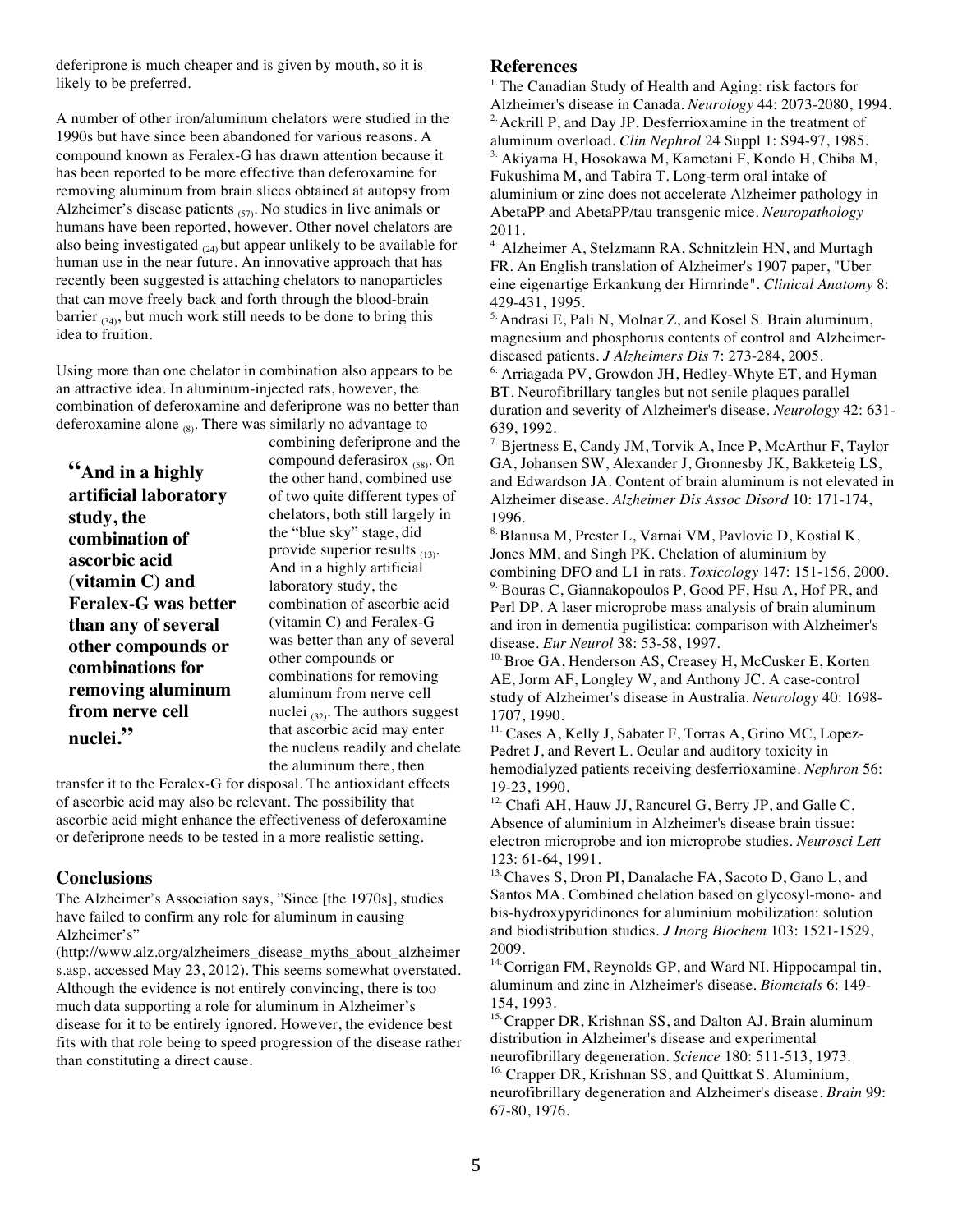<sup>17.</sup> Crapper McLachlan DR, Dalton AJ, Kruck TP, Bell MY, Smith WL, Kalow W, and Andrews DF. Intramuscular desferrioxamine in patients with Alzheimer's disease. *Lancet*  337: 1304-1308, 1991.

<sup>18.</sup> Domingo JL. Adverse effects of aluminium-chelating compounds for clinical use. *Adverse Drug React Toxicol Rev* 15: 145-165, 1996.

<sup>19.</sup> Ferreira PC, Piai Kde A, Takayanagui AM, and Segura-Munoz SI. Aluminum as a risk factor for Alzheimer's disease. *Rev Lat Am Enfermagem* 16: 151-157, 2008.

<sup>20.</sup> Frecker MF. Dementia in Newfoundland: identification of a geographical isolate? *J Epidemiol Community Health* 45: 307- 311, 1991.

21. Frisardi V, Solfrizzi V, Capurso C, Kehoe PG, Imbimbo BP, Santamato A, Dellegrazie F, Seripa D, Pilotto A, Capurso A, and Panza F. Aluminum in the diet and Alzheimer's disease: from current epidemiology to possible disease-modifying treatment. *J Alzheimers Dis* 20: 17-30, 2010.

22. Gillette-Guyonnet S, Andrieu S, Nourhashemi F, de La Gueronniere V, Grandjean H, and Vellas B. Cognitive impairment and composition of drinking water in women: findings of the EPIDOS Study. *Am J Clin Nutr* 81: 897-902, 2005.

23. Gomez-Isla T, Hollister R, West H, Mui S, Growdon JH, Petersen RC, Parisi JE, and Hyman BT. Neuronal loss correlates with but exceeds neurofibrillary tangles in Alzheimer's disease. *Ann Neurol* 41: 17-24, 1997.

<sup>24.</sup> Grazina R, Gano L, Sebestik J, and Amelia Santos M. New tripodal hydroxypyridinone based chelating agents for Fe(III), Al(III) and Ga(III): Synthesis, physico-chemical properties and bioevaluation. *J Inorg Biochem* 103: 262-273, 2009.

<sup>25.</sup> Hernandez P, and Johnson CA. Deferoxamine for aluminum toxicity in dialysis patients. *ANNA J* 17: 224-228, 1990.

<sup>26.</sup> Jacobs RW, Duong T, Jones RE, Trapp GA, and Scheibel AB. A reexamination of aluminum in Alzheimer's disease: analysis by energy dispersive X-ray microprobe and flameless atomic absorption spectrophotometry. *Can J Neurol Sci* 16: 498-503, 1989.

 $27$  Karran E, Mercken M, and De Strooper B. The amyloid cascade hypothesis for Alzheimer's disease: an appraisal for the development of therapeutics. *Nat Rev Drug Discov* 10: 698-712, 2011.

<sup>28.</sup> Keberle H. The Biochemistry of Desferrioxamine and Its Relation to Iron Metabolism. *Ann N Y Acad Sci* 119: 758-768, 1964.

<sup>29.</sup> Kontoghiorghes GJ. Comparative efficacy and toxicity of desferrioxamine, deferiprone and other iron and aluminium chelating drugs. *Toxicol Lett* 80: 1-18, 1995.

<sup>30.</sup> Kontoghiorghes GJ. New concepts of iron and aluminium chelation therapy with oral L1 (deferiprone) and other chelators. A review. *Analyst* 120: 845-851, 1995.

<sup>31.</sup> Kowall NW, Pendlebury WW, Kessler JB, Perl DP, and Beal MF. Aluminum-induced neurofibrillary degeneration affects a subset of neurons in rabbit cerebral cortex, basal forebrain and upper brainstem. *Neuroscience* 29: 329-337, 1989.

Kruck TP, Cui JG, Percy ME, and Lukiw WJ. Molecular shuttle chelation: the use of ascorbate, desferrioxamine and Feralex-G in combination to remove nuclear bound aluminum. *Cell Mol Neurobiol* 24: 443-459, 2004.

33. Landsberg JP, McDonald B, and Watt F. Absence of aluminium in neuritic plaque cores in Alzheimer's disease. *Nature* 360: 65-68, 1992.

<sup>34.</sup> Liu G, Men P, Perry G, and Smith MA. Nanoparticle and iron chelators as a potential novel Alzheimer therapy. *Methods Mol Biol* 610: 123-144, 2010.

<sup>35.</sup> Lovell MA, Ehmann WD, and Markesbery WR. Laser microprobe analysis of brain aluminum in Alzheimer's disease. *Ann Neurol* 33: 36-42, 1993.

36. Lukiw WJ, Krishnan B, Wong L, Kruck TP, Bergeron C, and Crapper McLachlan DR. Nuclear compartmentalization of aluminum in Alzheimer's disease (AD). *Neurobiol Aging* 13: 115-121, 1992.

37. Makjanic J, McDonald B, Li-Hsian Chen CP, and Watt F. Absence of aluminium in neurofibrillary tangles in Alzheimer's disease. *Neurosci Lett* 240: 123-126, 1998.

38. Martyn CN, Barker DJ, Osmond C, Harris EC, Edwardson JA, and Lacey RF. Geographical relation between Alzheimer's disease and aluminum in drinking water. *Lancet* 1: 59-62, 1989.

<sup>39.</sup> Martyn CN, Coggon DN, Inskip H, Lacey RF, and Young WF. Aluminum concentrations in drinking water and risk of Alzheimer's disease. *Epidemiology* 8: 281-286, 1997.

<sup>40.</sup> McDermott JR, Smith AI, Iqbal K, and Wisniewski HM. Brain aluminum in aging and Alzheimer disease. *Neurology* 29: 809-814, 1979.

41. McLachlan DR, Bergeron C, Smith JE, Boomer D, and Rifat SL. Risk for neuropathologically confirmed Alzheimer's disease and residual aluminum in municipal drinking water employing weighted residential histories. *Neurology* 46: 401-405, 1996.

<sup>42.</sup> Murray FE, Landsberg JP, Williams RJ, Esiri MM, and Watt F. Elemental analysis of neurofibrillary tangles in Alzheimer's disease using proton-induced X-ray analysis. *Ciba Found Symp*  169: 201-210; discussion 210-206, 1992.

<sup>43.</sup> Neri LC, and Hewitt D. Aluminium, Alzheimer's disease, and drinking water. *Lancet* 338: 390, 1991.

<sup>44.</sup> Pennington JA, and Schoen SA. Estimates of dietary exposure to aluminium. *Food Addit Contam* 12: 119-128, 1995.

<sup>45.</sup> Perl DP. Relationship of aluminum to Alzheimer's disease. *Environ Health Perspect* 63: 149-153, 1985.

46. Perl DP, and Brody AR. Alzheimer's disease: X-ray spectrometric evidence of aluminum accumulation in neurofibrillary tangle-bearing neurons. *Science* 208: 297-299, 1980.

47. Porter JB, and Huehns ER. The toxic effects of

desferrioxamine. *Baillieres Clin Haematol* 2: 459-474, 1989. <sup>48.</sup> Pratico D, Uryu K, Sung S, Tang S, Trojanowski JQ, and Lee VM. Aluminum modulates brain amyloidosis through oxidative stress in APP transgenic mice. *FASEB J* 16: 1138-1140, 2002. 49. Ribes D, Colomina MT, Vicens P, and Domingo JL. Impaired spatial learning and unaltered neurogenesis in a transgenic model of Alzheimer's disease after oral aluminum exposure. *Curr Alzheimer Res* 7: 401-408, 2010.

50. Ribes D, Torrente M, Vicens P, Colomina MT, Gomez M, and Domingo JL. Recognition Memory and beta-amyloid Plaques in Adult Tg2576 Mice are not Modified After Oral Exposure to Aluminum. *Alzheimer Dis Assoc Disord* 26: 179-185, 2012. 51. Rogers MA, and Simon DG. A preliminary study of dietary aluminium intake and risk of Alzheimer's disease. *Age Ageing*  28: 205-209, 1999.

52. Rondeau V, Commenges D, Jacqmin-Gadda H, and Dartigues JF. Relation between aluminum concentrations in drinking water